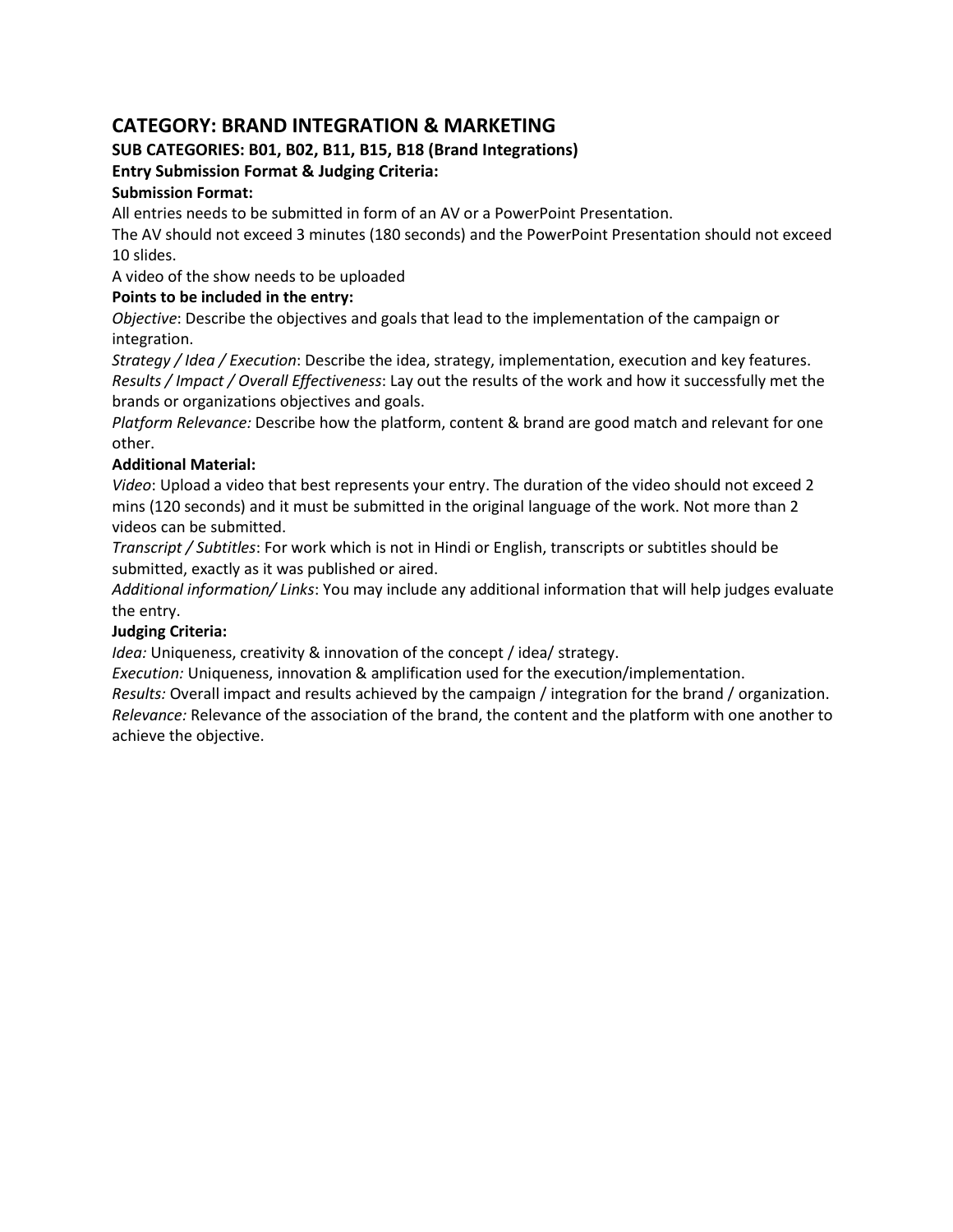# **SUB CATEGORIES: B03, B04, B05, B06 & B07 (Marketing)**

# **Entry Submission Format & Judging Criteria:**

# **Submission Format:**

All entries needs to be submitted in form of an AV or a PowerPoint Presentation.

The AV should not exceed 3 minutes (180 seconds) and the PowerPoint Presentation should not exceed 10 slides.

Both AV & PowerPoint presentation must include the below mentioned points that will help the judges evaluate the entry.

# **Points to be included in the entry:**

*Objective*: Describe the objectives and goals that lead to the implementation of the campaign or integration.

*Strategy / Idea / Execution*: Describe the idea, strategy, implementation, execution and key features of the campaign.

*Results / Impact / Overall Effectiveness*: Lay out the results of the campaign and how it successfully met the brands or organizations objectives and goals.

*Media Mix*: Describe how effectively and innovatively was media used for promotions.

### **Additional Material:**

*Video / Other Material*: Upload video / images or any other supporting material that best represents the entry. The duration of the video should not exceed 2 mins (120 sec), not more than 2 videos can be uploaded and it must be submitted in the original language of the work. The number of images should not exceed 5.

*Transcript / Subtitles*: For work which is not in Hindi or English, transcripts or subtitles should be submitted, exactly as it was published or aired.

*Additional information/ Links*: You may include any additional information that will help judges evaluate the entry.

# **Judging Criteria:**

*Idea:* Uniqueness, creativity & innovation of the concept / idea/ strategy.

*Execution:* Uniqueness, innovation & amplification used for the execution/implementation.

*Results:* Overall impact and results achieved by the campaign / integration for the brand / organization. *Use of Media:* Effectiveness of the media used for marketing & promotions.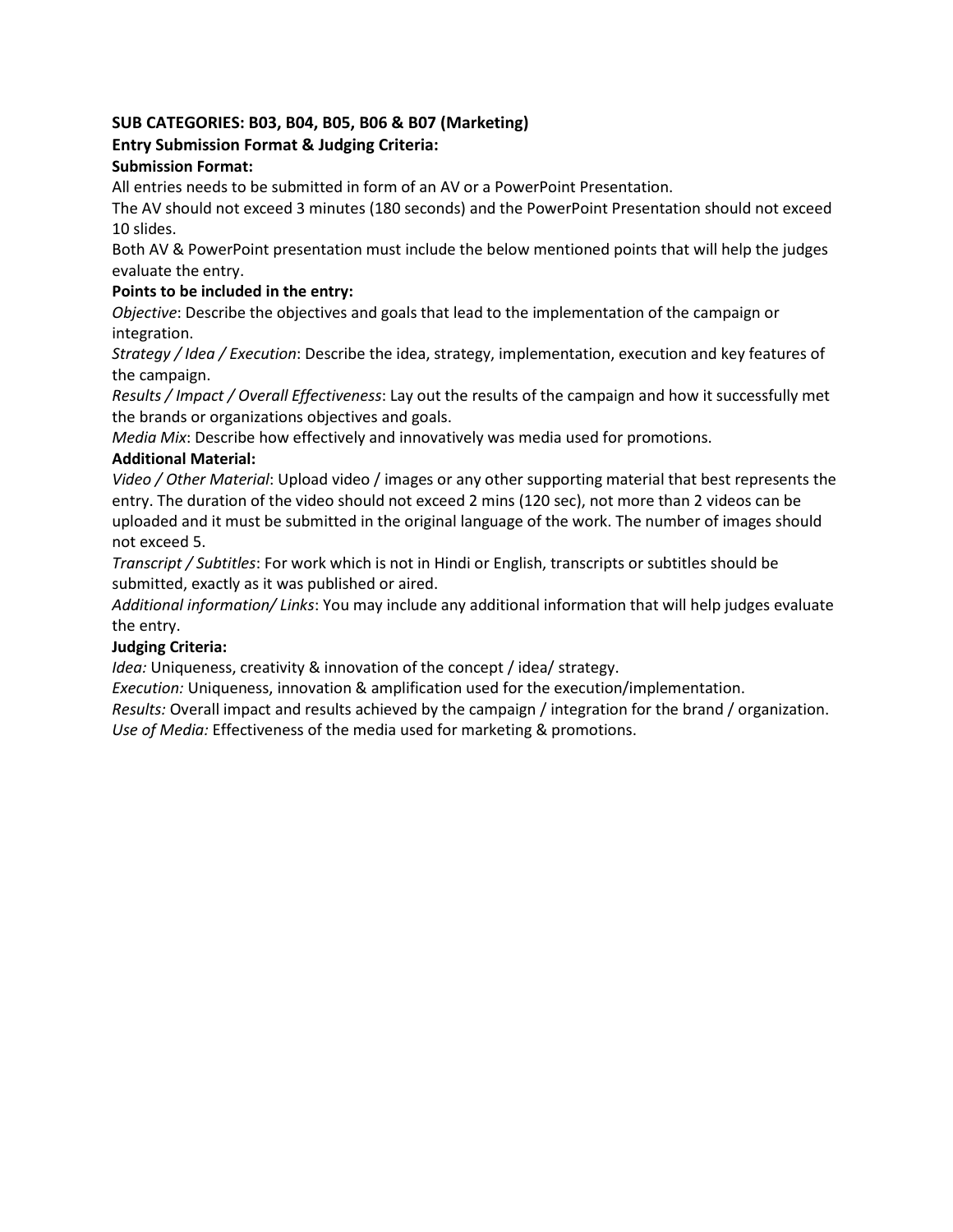# **SUB CATEGORY: B08 (Performance Marketing)**

# **Entry Submission Format & Judging Criteria:**

# **Submission Format:**

All entries needs to be submitted in form of an AV or a PowerPoint Presentation.

The AV should not exceed 3 minutes (180 seconds) and the PowerPoint Presentation should not exceed 10 slides

Both AV & PowerPoint presentation must include the below mentioned points that will help the judges evaluate the entry.

# **Points to be included in the entry:**

*Objective*: Describe the objectives, KPI's and goals that lead to the implementation of the campaign *Strategy / Idea / Execution*: Describe the idea, strategy, implementation, execution and key features. Results / Impact / Overall Effectiveness: Lay out the results and how it met the brands or organizations objectives and goals.

### **Additional Material:**

*Video / Other Material*: Upload video / images or any other supporting material that best represents the entry. The duration of the video should not exceed 2 mins (120 sec), not more than 2 videos to be submitted and it must be submitted in the original language of the work. The number of images should not exceed 5.

*Transcript / Subtitles*: For work which is not in Hindi or English, transcripts or subtitles should be submitted, exactly as it was published or aired

*Additional information/ Links*: You may include any additional information that will help judges evaluate the entry

# **Judging Criteria:**

Execution*:* Strategy, implementation, execution and key features *Results:* Overall impact and results achieved by the campaign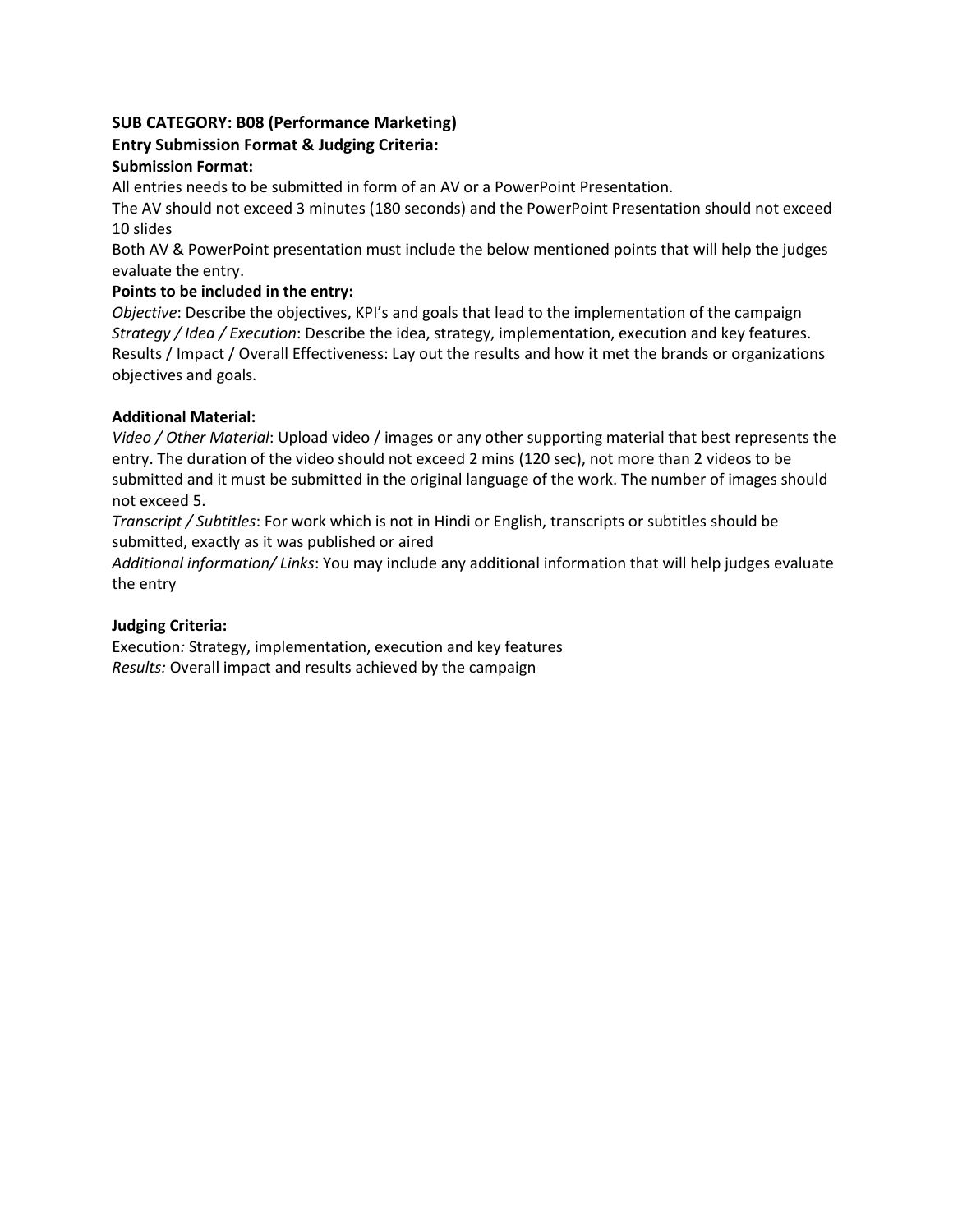### **SUB CATEGORY: B09 (Influencer)**

### **Entry Submission Format & Judging Criteria:**

### **Submission Format:**

All entries needs to be submitted in form of an AV or a PowerPoint Presentation.

The AV should not exceed 3 minutes (180 seconds) and the PowerPoint Presentation should not exceed 10 slides

Both AV & PowerPoint presentation must include the below mentioned points that will help the judges evaluate the entry.

### **Points to be included in the entry:**

*Objective*: Describe the objectives and goals that lead to the implementation of the campaign / integration or the association with the Influencer.

*Strategy / Idea / Execution*: Describe the idea, strategy, implementation, execution and key features. Results / Impact / Overall Effectiveness: Lay out the results. How successful was the association of the brand with the Influencer and how it met the brands or organizations objectives and goals.

Influencer & Platform Relevance: Describe how the Influencer, the content, the brand and the platform are good and relevant match for one another.

#### **Additional Material:**

*Video / Other Material*: Upload video / images or any other supporting material that best represents the entry. The duration of the video should not exceed 2 mins (120 sec), not more than 2 videos to be submitted and it must be submitted in the original language of the work. The number of images should not exceed 5.

*Transcript / Subtitles*: For work which is not in Hindi or English, transcripts or subtitles should be submitted, exactly as it was published or aired

*Additional information/ Links*: You may include any additional information that will help judges evaluate the entry

#### **Judging Criteria:**

Idea: Uniqueness, creativity & innovation of the concept / idea/ strategy

Execution*:* Uniqueness & innovation used for the execution/implementation. Effectiveness and amplification by the Influencer

*Results:* Overall impact and results achieved by the campaign / integration for the brand / organization *Relevance:* Relevance of the association with the Influencer and fitment with the content, brand and platform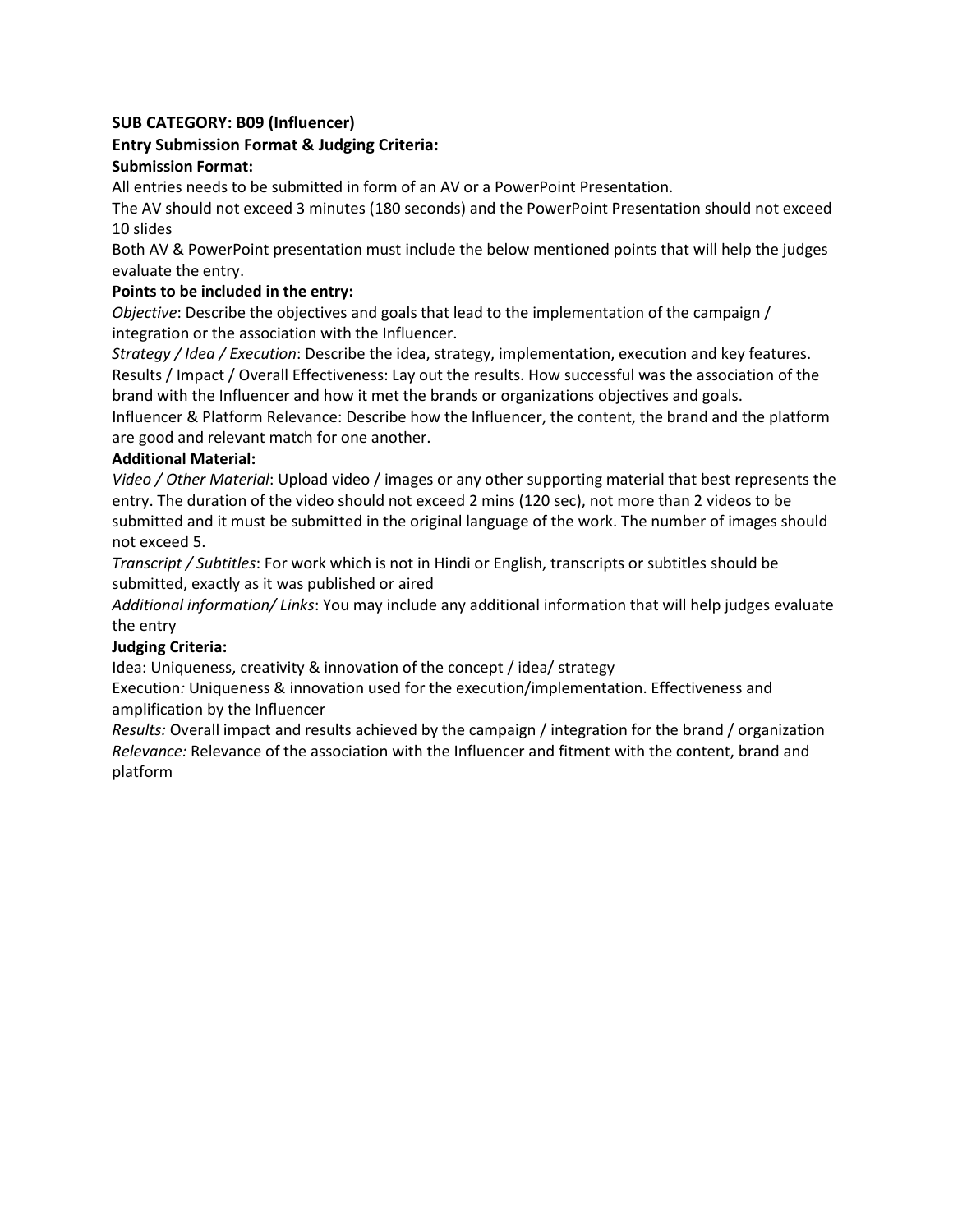### **SUB CATEGORY: B10 (Audio)**

# **Entry Submission Format & Judging Criteria:**

### **Submission Format:**

All Entries needs to be submitted in form of an AV or a PowerPoint Presentation.

The AV should not exceed 3 minutes (180 seconds) and the PowerPoint Presentation should not exceed 10 slides

Both AV & PowerPoint presentation must include the below mentioned points that will help the judges evaluate the entry.

### **Points to be included in the entry:**

*Objective*: Describe the objectives and goals that lead to the implementation of the campaign or integration.

*Strategy / Idea / Execution*: Describe the idea, strategy, implementation, execution and key features. Results / Impact / Overall Effectiveness: Overall impact and results achieved by the campaign / integration for the brand / organization.

Relevance: Describe how the content, the brand and the platform are good and relevant match for one another.

#### **Additional Material:**

Audio: Upload an audio that best represents the entry. The duration of the audio should not exceed 2 mins (120 sec). Maximum of 2 audios can be shared*.* Transcript / Subtitles: For work which is not in Hindi or English, transcripts should be submitted, exactly as it was published or aired

*Additional information/ Links*: You may include any additional information that will help judges evaluate the entry

### **Judging Criteria:**

Idea: Uniqueness, creativity & innovation of the concept / idea/ strategy

Execution*:* Uniqueness & innovation used for the execution/implementation.

*Results:* Overall impact and results achieved by the campaign / integration for the brand / organization *Use of Media:* Effectiveness and relevance of the media used for marketing & promotions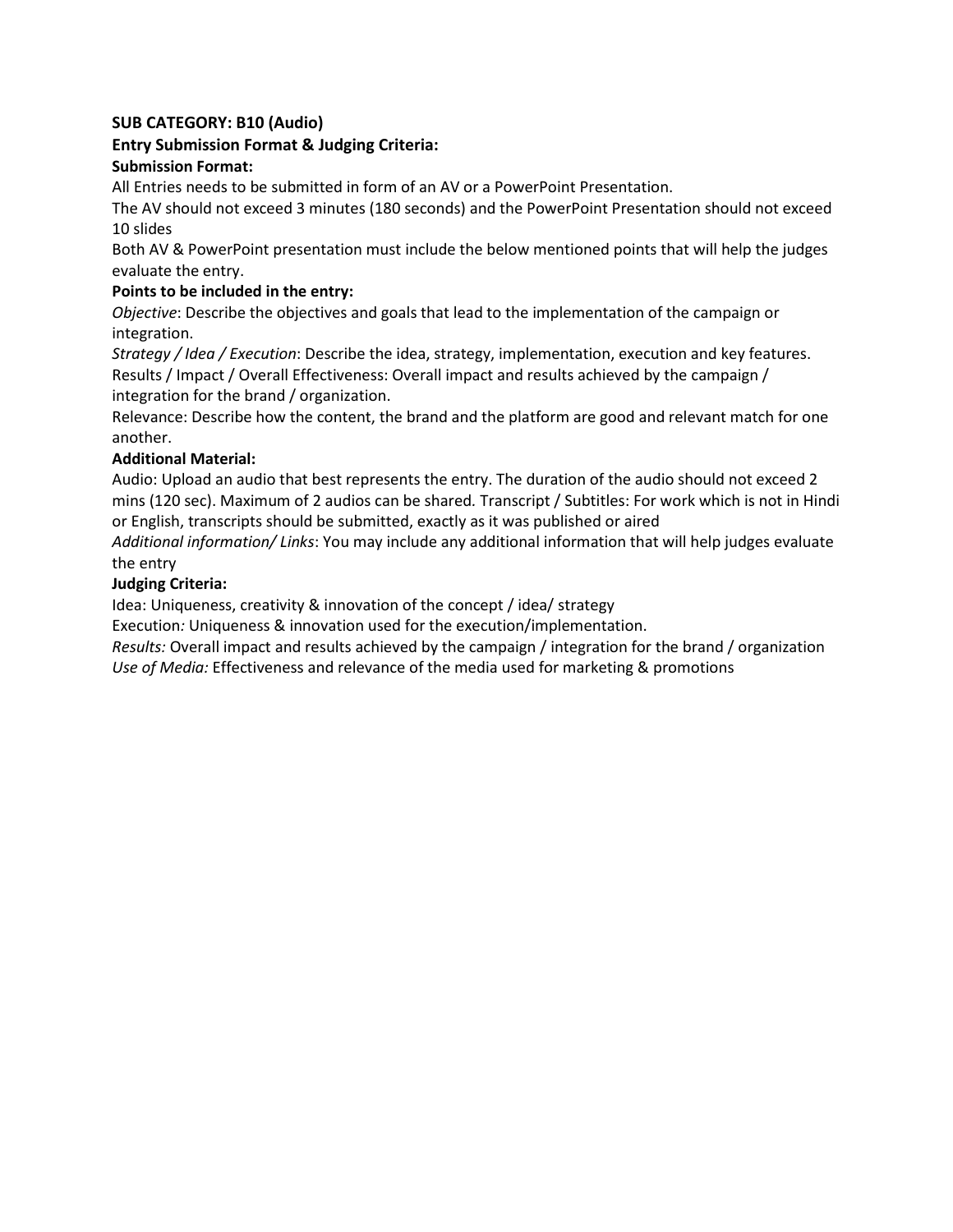# **SUB CATEGORY: B12 (Technology)**

# **Entry Submission Formats & Judging Criteria:**

# **Submission Format:**

All Entries needs to be submitted in form of an AV or a PowerPoint Presentation.

The AV should not exceed 3 minutes (180 seconds) and the PowerPoint Presentation should not exceed 10 slides

Both AV & PowerPoint presentation must include the below mentioned points that will help the judges evaluate the entry.

### **Points to be included in the entry:**

*Objective*: Describe the objectives and goals that lead to the implementation of the campaign or integration.

*Strategy / Idea / Execution*: Describe the idea, strategy, implementation, execution and key features. Results / Impact / Overall Effectiveness: Overall impact and results achieved by the campaign / integration for the brand / organization.

Use of Technology: Describe how effectively technology was used by a digital platform to enhance customer experience or by a brand or organization to create digital content for enhance brand communication.

### **Additional Material:**

*Material*: Upload material that best represents the entry. If video, the duration of the video should not exceed 2 mins (120 sec). Maximum of 2 videos can be shared. If image, not more than 5 images to be uploaded.

Transcript / Subtitles: For work which is not in Hindi or English, transcripts should be submitted, exactly as it was published or aired

*Additional information/ Links*: You may include any additional information that will help judges evaluate the entry

#### **Judging Criteria:**

*Idea*: Uniqueness, creativity & innovation of the concept / idea/ strategy

*Execution*: Uniqueness & innovation used for the execution/implementation.

*Results*: Overall impact and results achieved by the campaign / integration for the brand / organization *Use of Technology*: Effectiveness of the use of technology to create content or enhance customer experience.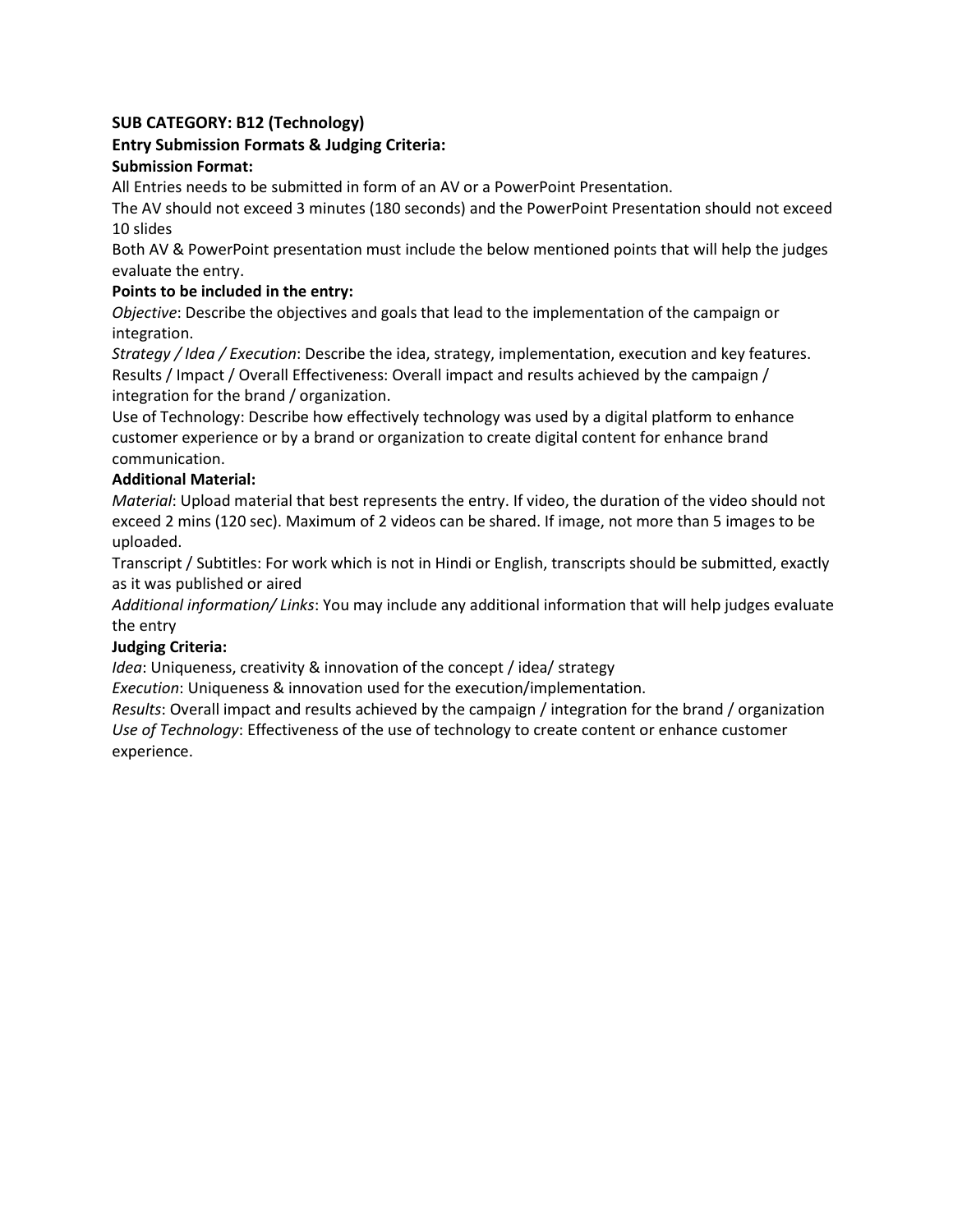# **SUB CATEGORY: B13 (Emoji's & Memes)**

# **Entry Submission Formats & Judging Criteria:**

### **Submission Format:**

All Entries needs to be submitted in form of an AV or a PowerPoint Presentation.

The AV should not exceed 3 minutes (180 seconds) and the PowerPoint Presentation should not exceed 10 slides

Both AV & PowerPoint presentation must include the below mentioned points that will help the judges evaluate the entry.

### **Points to be included in the entry:**

*Objective*: Describe the objectives and goals that lead to the implementation of the campaign or integration.

*Strategy / Idea / Execution*: Describe the entry's idea, strategy, implementation, execution and key features.

Results / Impact / Overall Effectiveness Overall impact and results achieved by the campaign / integration for the brand / organization.

*Use of Emoji's & Memes*: Describe how effectively and innovatively emoji's and memes were used by a digital platform to enhance customer experience or by a brand or organization to create digital content for enhance brand communication.

### **Additional Material:**

*Material*: Upload material that best represents the entry. If video, the duration of the video should not exceed 1 mins (60 sec). Maximum of 3 videos can be shared. If image / GIF's, not more than 5 to be uploaded.

*Transcript / Subtitles*: For work which is not in Hindi or English, transcripts should be submitted, exactly as it was published or aired

*Additional information/ Links*: You may include any additional information that will help judges evaluate the entry

#### **Judging Criteria:**

*Idea:* Uniqueness, creativity & innovation of the concept / idea/ strategy

*Execution*: Uniqueness & innovation used for the execution/implementation.

*Results*: Overall impact and results achieved by the campaign / integration for the brand / organization *Use of Emoji's & Memes*: Effective, innovative and relevant use of emoji's & memes for brand communication.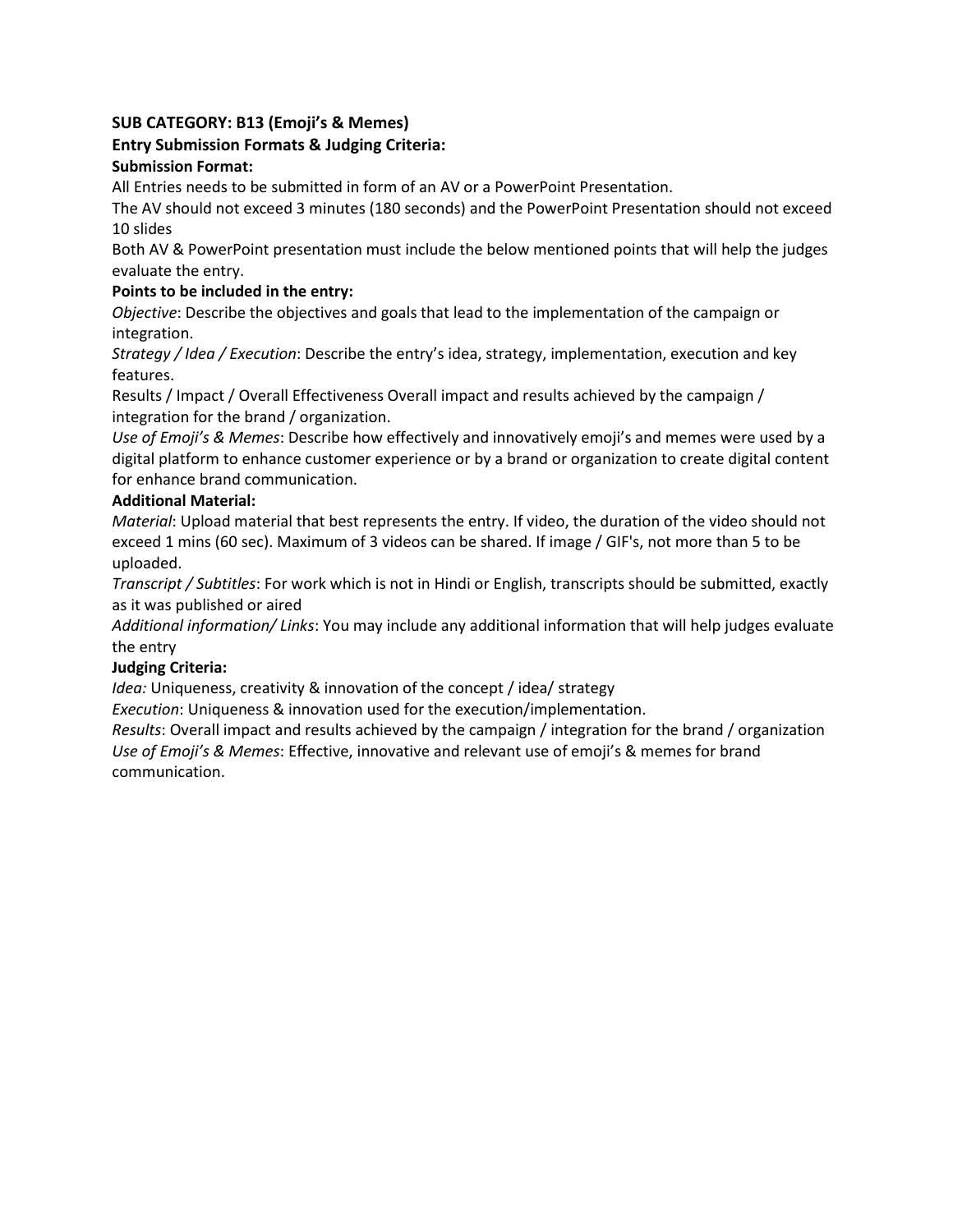# **SUB CATEGORY: B14 (Gamification)**

# **Entry Submission Formats & Judging Criteria:**

### **Submission Format:**

All Entries needs to be submitted in form of an AV or a PowerPoint Presentation.

The AV should not exceed 3 minutes (180 seconds) and the PowerPoint Presentation should not exceed 10 slides

Both AV & PowerPoint presentation must include the below mentioned points that will help the judges evaluate the entry.

### **Points to be included in the entry:**

*Objective*: Describe the objectives and goals that lead to the implementation of the campaign or integration.

*Strategy / Idea / Execution*: Describe the entry's idea, strategy, implementation, execution and key features.

Results / Impact / Overall Effectiveness: Overall impact and results achieved by the campaign / integration for the brand / organization.

*Use of Gamification*: Describe how effectively gamification was used by a digital platform to enhance customer experience or by a brand or organization to create digital content for enhance brand communication and customer engagement.

### **Additional Material:**

*Material*: Upload material that best represents the entry. If video, the duration of the video should not exceed 2 mins (120 sec). Maximum of 2 videos can be shared. If image, not more than 5 images to be uploaded.

*Transcript / Subtitles*: For work which is not in Hindi or English, transcripts should be submitted, exactly as it was published or aired

*Additional information/ Links*: You may include any additional information that will help judges evaluate the entry

#### **Judging Criteria:**

*Idea:* Uniqueness, creativity & innovation of the concept / idea/ strategy

*Execution:* Uniqueness & innovation used for the execution/implementation.

*Results:* Overall impact and results achieved by the campaign / integration for the brand / organization *Use of Gamification:* Effectiveness of the use of gamification to create content or enhance customer experience.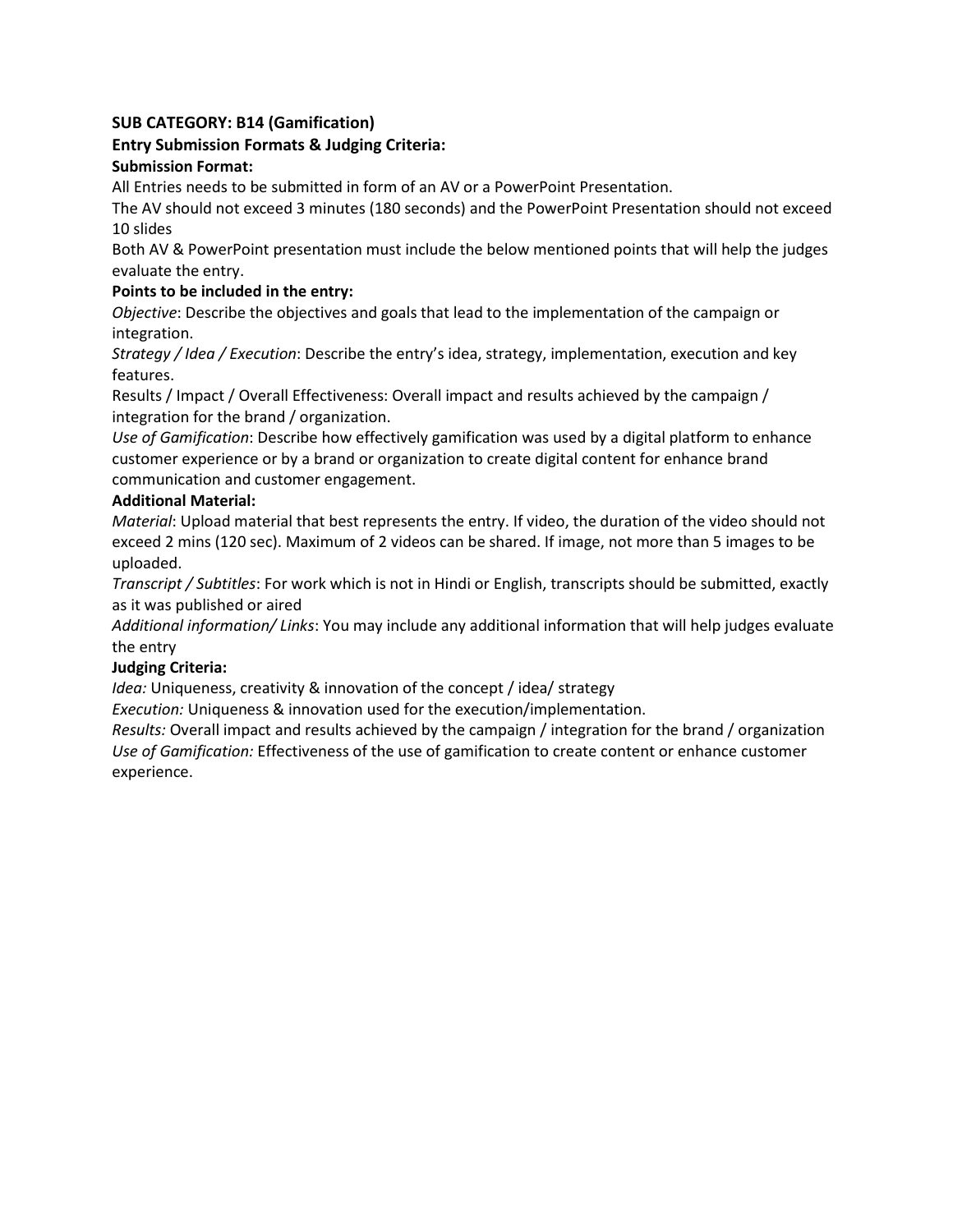# **SUB CATEGORY: B16 (TV Integration)**

# **Entry Submission Formats & Judging Criteria:**

### **Submission Format:**

All Entries needs to be submitted in form of an AV or a PowerPoint Presentation.

The AV should not exceed 3 minutes (180 seconds) and the PowerPoint Presentation should not exceed 10 slides

Both AV & PowerPoint presentation must include the below mentioned points that will help the judges evaluate the entry.

### **Points to be included in the entry:**

*Objective*: Describe the objectives and goals that lead to the implementation of the campaign or integration.

*Strategy / Idea / Execution*: Describe the entry's idea, strategy, implementation, execution and key features.

Results / Impact / Overall Effectiveness Overall impact and results achieved by the campaign / integration for the brand / organization.

*Integration with TV*: Describe how effectively and innovatively was the OTT integrated with TV **Additional Material:** 

*Material*: Upload material that best represents the entry. If video, the duration of the video should not exceed 1 mins (60 sec). Maximum of 3 videos can be shared. If image / GIF's, not more than 5 to be uploaded.

*Transcript / Subtitles*: For work which is not in Hindi or English, transcripts should be submitted, exactly as it was published or aired

*Additional information/ Links*: You may include any additional information that will help judges evaluate the entry

# **Judging Criteria:**

*Idea:* Uniqueness, creativity & innovation of the concept / idea/ strategy

*Execution*: Uniqueness & innovation used for the execution/implementation.

*Results*: Overall impact and results achieved by the campaign / integration for the brand / organization *Integration with TV*: Effective, innovative and relevant integration with TV.